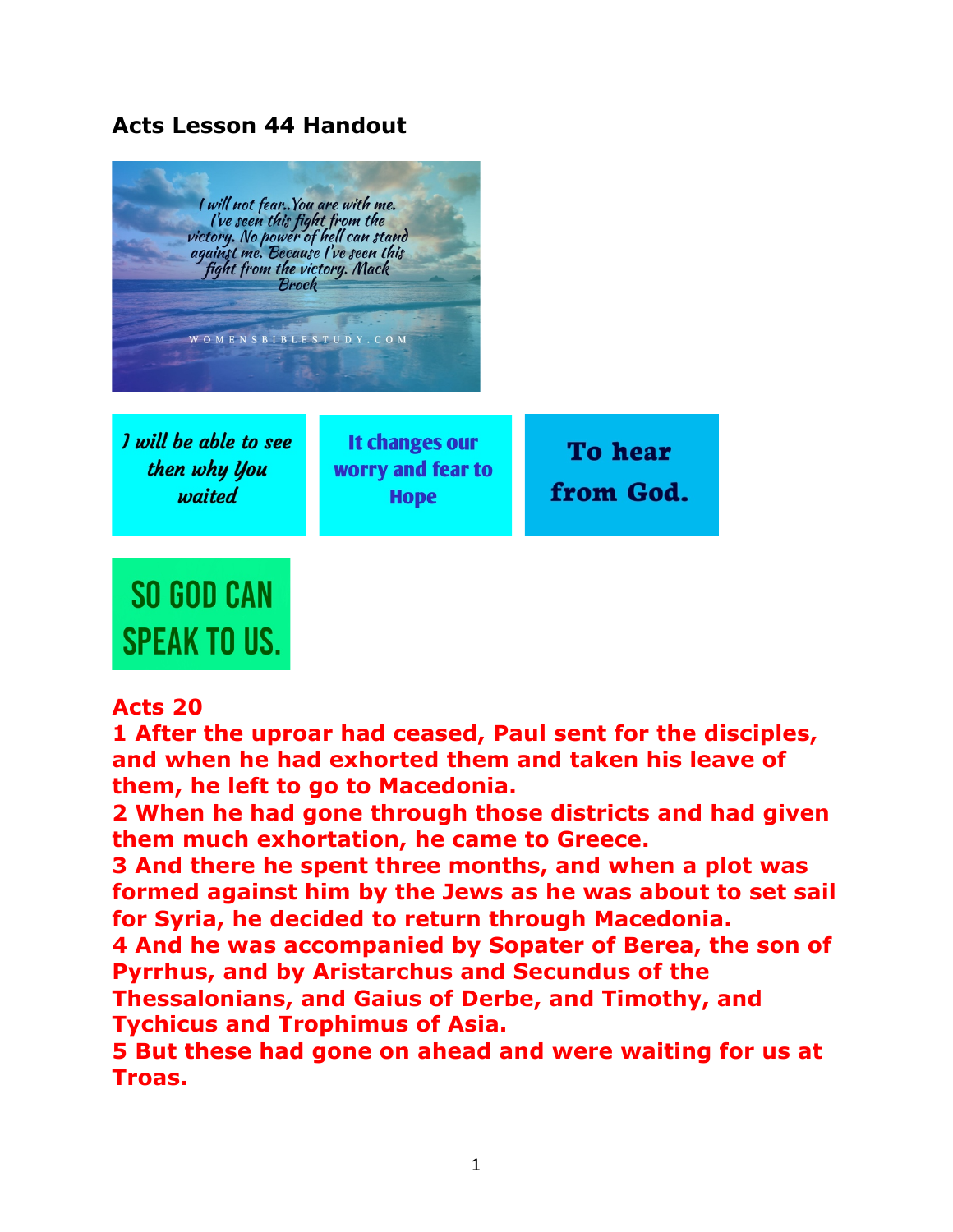**6 We sailed from Philippi after the days of Unleavened Bread, and came to them at Troas within five days; and there we stayed seven days.** 

**7 On the first day of the week, when we were gathered together to break bread, Paul began talking to them, intending to leave the next day, and he prolonged his message until midnight.**

**8 There were many lamps in the upper room where we were gathered together.** 

**9 As Paul spoke on and on, a young man named Eutychus, sitting on the windowsill, became very drowsy. Finally, he fell sound asleep and dropped three stories to his death below**. 

**10 But Paul went down and fell upon him, and after embracing him, he said, "Do not be troubled, for his life is in him."** 

**11 When he had gone back up and had broken the bread and eaten, he talked with them a long while until daybreak, and then left.** 

TO GIVE YOU SPIRITUAL FOOD SO YOU WILL BE SPIRITUALLY HEALTHY.

## **Dear Sir:**

**It seems ministers feel their sermons are very important and spend a great deal of time preparing them. I have been attending church quite regularly for thirty years, and I have probably heard 3,000 of them. To my consternation, I discovered I cannot remember a single sermon. I wonder if a minister's time might be more profitably spent on something else?**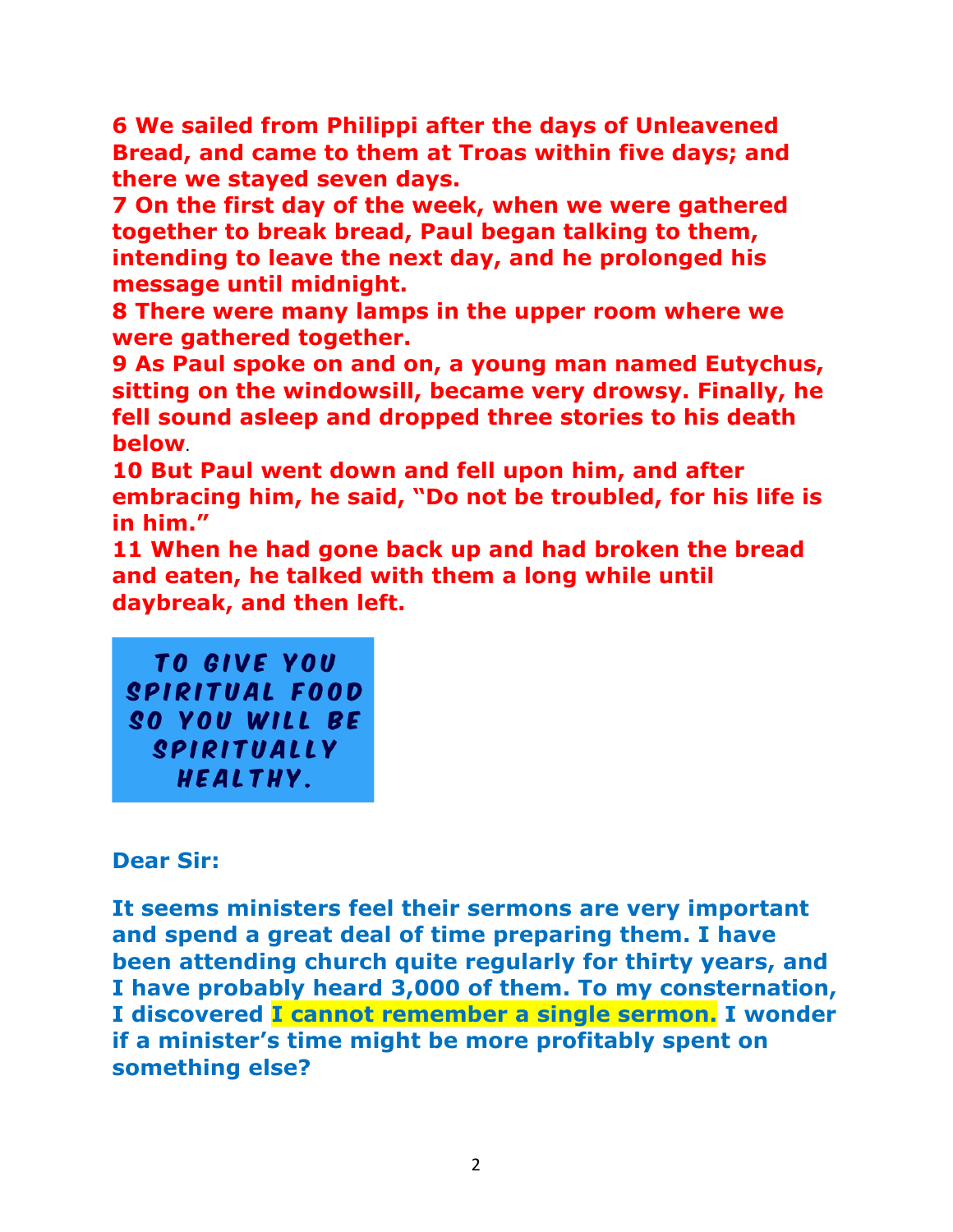## **Dear Sir:**

**I have been married for thirty years. During that time I have eaten 32,850 meals – mostly my wife's cooking. Suddenly I have discovered I cannot remember the menu of a single meal. And yet, I have the distinct impression that without them, I would have starved to death long ago.**



**2 Tim 1:9 who has saved us and called us with a holy calling, not according to our works, but according to His own purpose and grace which was given to us in Christ Jesus before time began,** 

**10 but has now been revealed by the appearing of our Savior Jesus Christ, who has abolished death and brought life and immortality to light through the gospel, 11 to which I was appointed a preacher, an apostle, and a teacher of the Gentiles.** 

**Matt Brown – Sandals Church - I was 15 years old - I go to summer camp and I hear the voice of God for the first time and God calls me to preach -freaked me out - I don't know what I'm supposed to do -God said preach - I didn't want to know what it meant so I ignored it for three years.**

**Then I'm graduating from a public high school in California and before we graduated they made you take a test to try to help you figure out what you're going to do for the rest of your life.**

**So my English teacher Miss Brown had us take this test and she helped us understand and interpret the results of**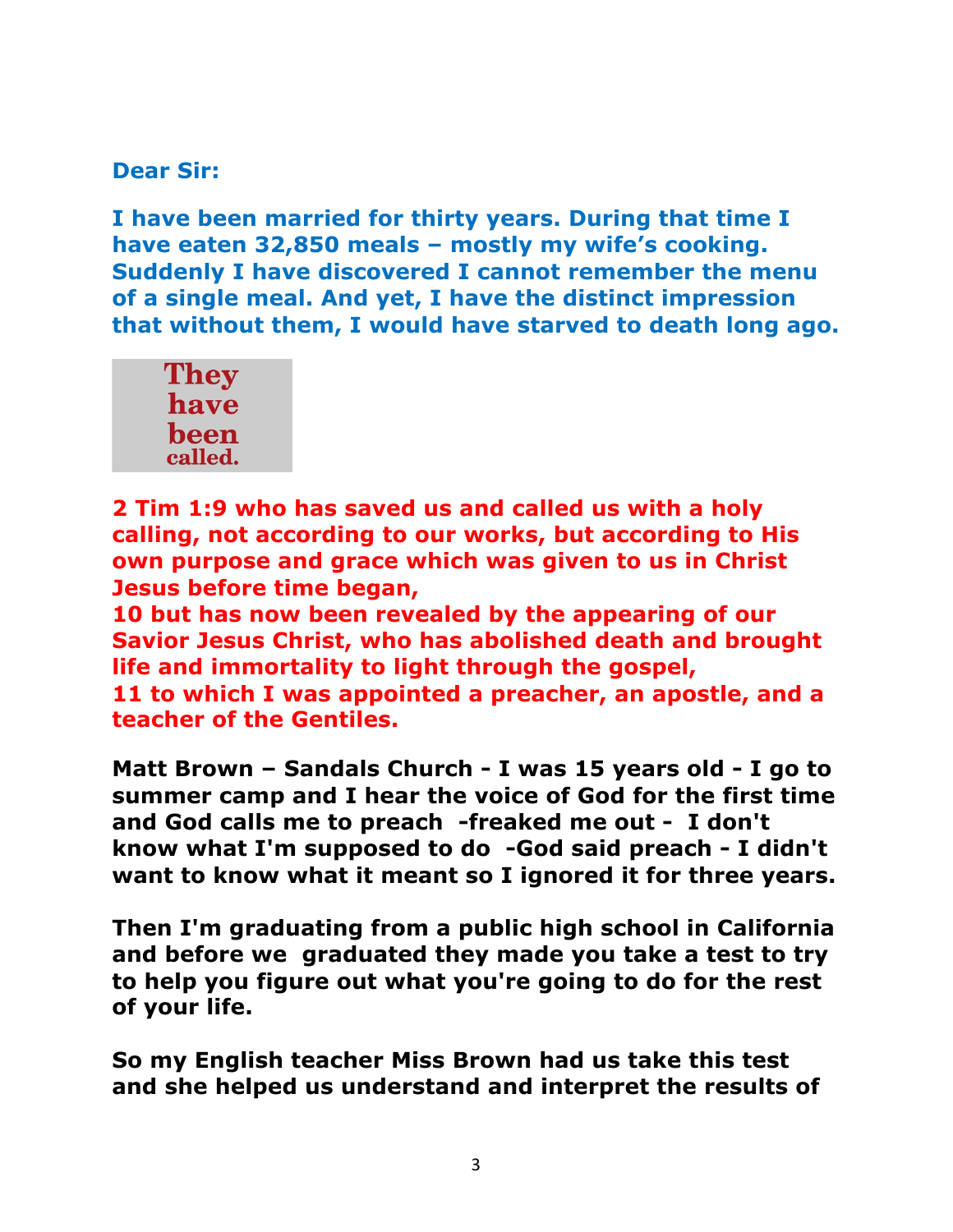**the test so I got my test back -I looked at the word clergy of what I was supposed to be and I didn't know what it so Miss Brown comes up and she looks at my test results and she's laughs - huh that can't be true. I said what is it? She says "sweetie you don't know what clergy is?"**

**I thought if you had clergy you go to the doctor and you take medication. You know "what happened to Matt, he got clergy, a really bad bad case of clergy."**

**So God calls us and you say "oh well that's special, God loves you so much that he called you" no no no**

**listen God didn't call me to preach just because he loves me he called me to preach because he loves you** 

**and here's why - you're a bunch of knuckleheads and you couldn't listen to anyone else preach and so God looked at you -how are we gonna reach that guy?**

**I don't know that guy's an idiot – who could communicate with that idiot and Jesus is like I got it - I know I know Matt Brown he can do it.**

| <b>Tellyou</b><br>the hard<br>stuff.                  | The message<br>to follow<br><b>Jesus</b> is<br>not an<br>easy one. |                                                                            |
|-------------------------------------------------------|--------------------------------------------------------------------|----------------------------------------------------------------------------|
| <b>How to</b><br>get saved.<br><b>Jesus</b><br>alone. | <b>How to</b><br>grow up<br>in their<br>faith.                     | <b>How to be</b><br>a soldier<br>for Jesus<br>and persevere<br>to the end. |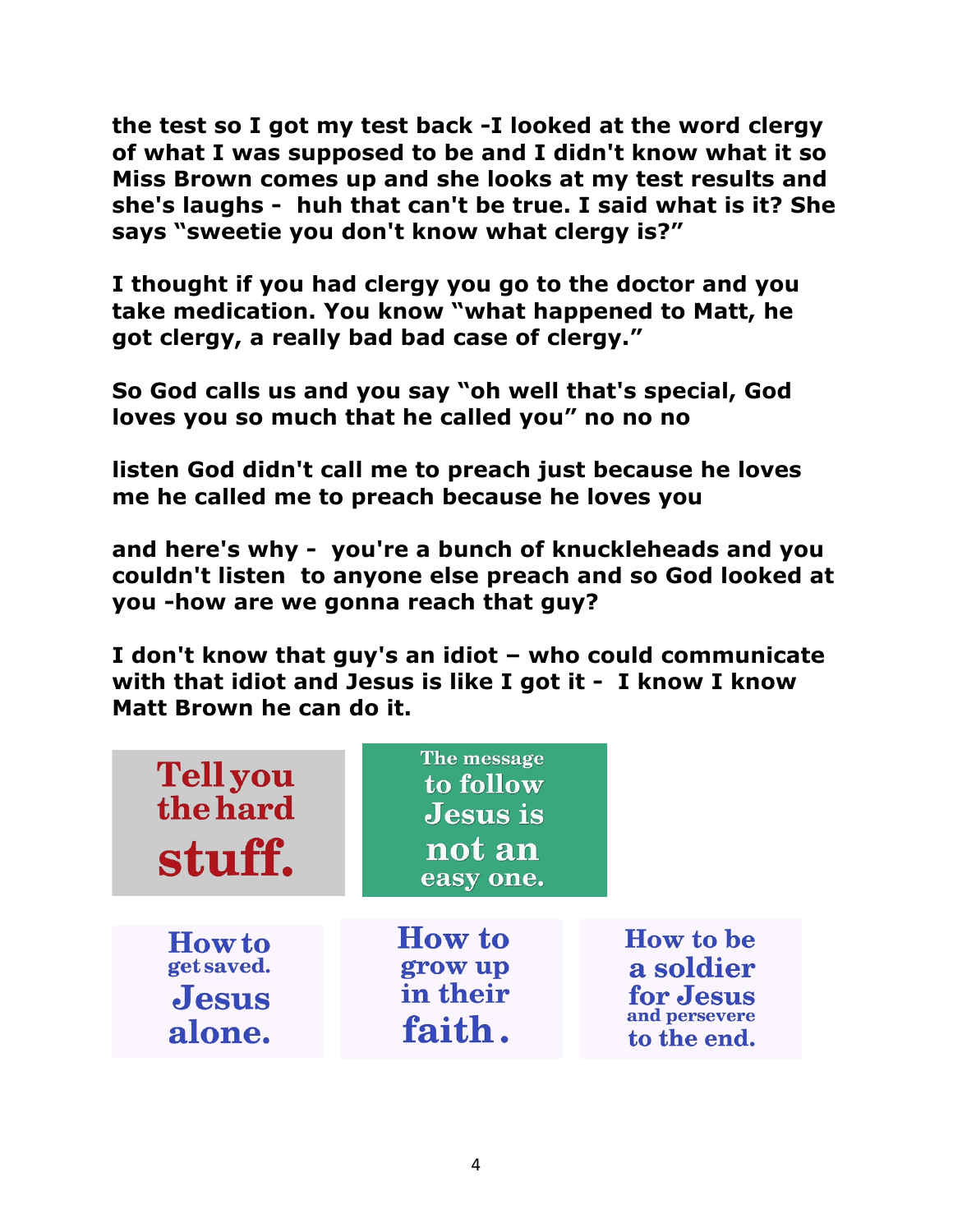**12 They took away the boy alive, and were greatly comforted.** 

**13 But we, going ahead to the ship, set sail for Assos, intending from there to take Paul on board; for so he had arranged it, intending himself to go by land.** 

**14 And when he met us at Assos, we took him on board and came to Mitylene.** 

**15 Sailing from there, we arrived the following day opposite Chios; and the next day we crossed over to Samos; and the day following we came to Miletus.** 

**16 For Paul had decided to sail past Ephesus so that he would not have to spend time in Asia; for he was hurrying to be in Jerusalem, if possible, on the day of Pentecost. 17 From Miletus he sent to Ephesus and called to him the elders of the church.** 

**18 And when they had come to him, he said to them, "You yourselves know, from the first day that I set foot in Asia, how I was with you the whole time,** 

**19 serving the Lord with all humility and with tears and with trials which came upon me through the plots of the Jews;** 

**20 how I did not shrink from declaring to you anything that was profitable, and teaching you publicly and from house to house,** 

**21 solemnly testifying to both Jews and Greeks of repentance toward God and faith in our Lord Jesus Christ.** 

A GOOD PASTOR OR TEACHER WILL NEVER SHRINK FROM TELLING YOU THE HARD STUFF.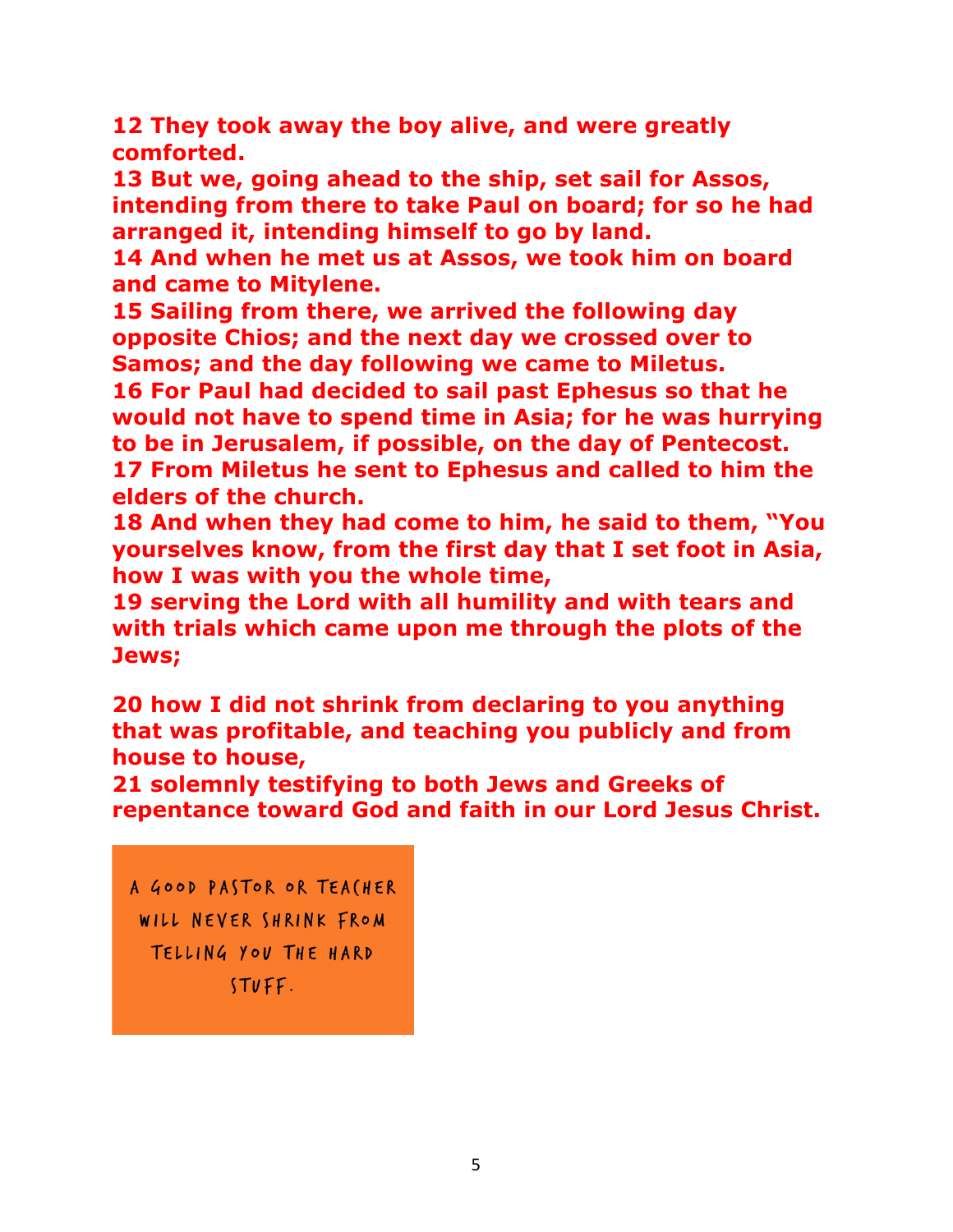## **2 Timothy 4**

**2 preach the word; be ready in season and out of season; reprove, rebuke, exhort, with great patience and instruction.** 

**3 For the time will come when they will not endure sound doctrine; but wanting to have their ears tickled, they will accumulate for themselves teachers in accordance to their own desires,** 

**4 and will turn away their ears from the truth and will turn aside to myths.** 

**5 But you, be sober in all things, endure hardship, do the work of an evangelist, fulfill your ministry.** 

**22 "And now, behold, bound by the Spirit, I am on my way to Jerusalem, not knowing what will happen to me there, 23 except that the Holy Spirit solemnly testifies to me in every city, saying that bonds and afflictions await me. 24 "But I do not consider my life of any account as dear to myself, so that I may finish my course and the ministry which I received from the Lord Jesus, to testify solemnly of the gospel of the grace of God.** 

**25 "And now, behold, I know that all of you, among whom I went about preaching the kingdom, will no longer see my face.** 

**26 "Therefore, I testify to you this day that I am innocent of the blood of all men.** 

**27 "For I did not shrink from declaring to you the whole purpose of God.**

**28 "Be on guard for yourselves and for all the flock, among which the Holy Spirit has made you overseers, to shepherd the church of God which He purchased with His own blood. 29 "I know that after my departure savage wolves will come in among you, not sparing the flock;**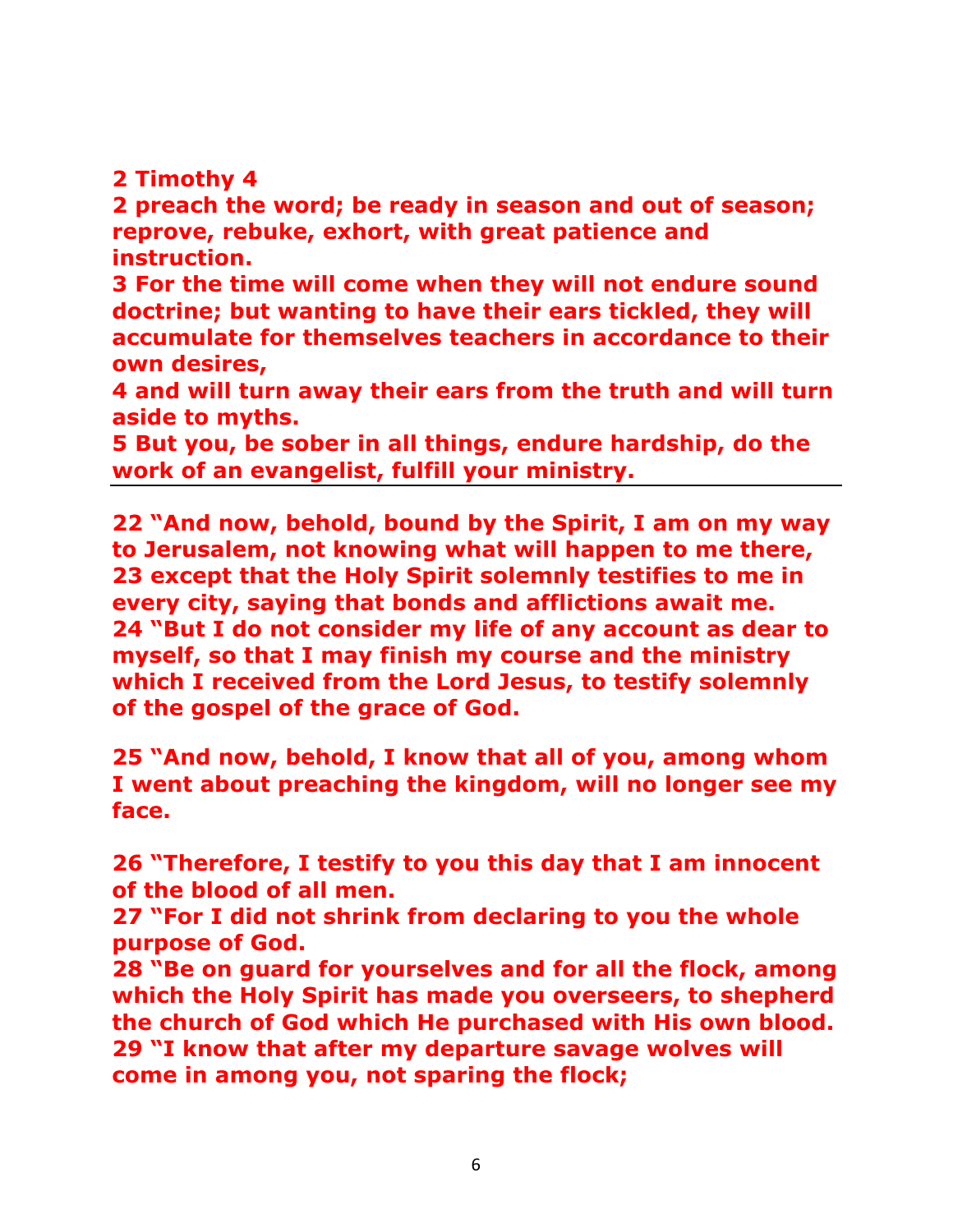**30 and from among your own selves men will arise, speaking perverse things, to draw away the disciples after them.** 



**31 "Therefore be on the alert, remembering that night and day for a period of three years I did not cease to admonish each one with tears.** 

**During the closing prayer God was entreated to "help us inquire of those of other religions so we can understand the many ways of God."** 

**I don't know about your bible, but mine still states in Acts 4:12 - Salvation is found in no-one else, for there is no other name under heaven given to men by which we must be saved. You can say that's awful narrowminded. But then I remind you what Jesus said in Matthew 7:14 but small is the gate and narrow the road that leads to life, and only a few find it. And Matthew 7:15 "watch out for false prophets. They come to you in sheep's clothing, but inwardly they are ferocious wolves.** 

**One of Aesop's Fables is about a wolf in sheep's clothing. A wolf had his eye on a certain flock of sheep, but he couldn't get any of the sheep he wanted because of the vigilance of the shepherd and his dogs. Then he saw the skin of a sheep that had been flayed, so he put the skin on as a costume and went among the sheep as one of their own. The lamb who belonged to the sheep the wolf was wearing began following the wolf in sheep's clothing. He led the lamb apart from the rest of the sheep and made a meal of her. The wolf was able to deceive the sheep and keep feasting on them for some time. But eventually, the**